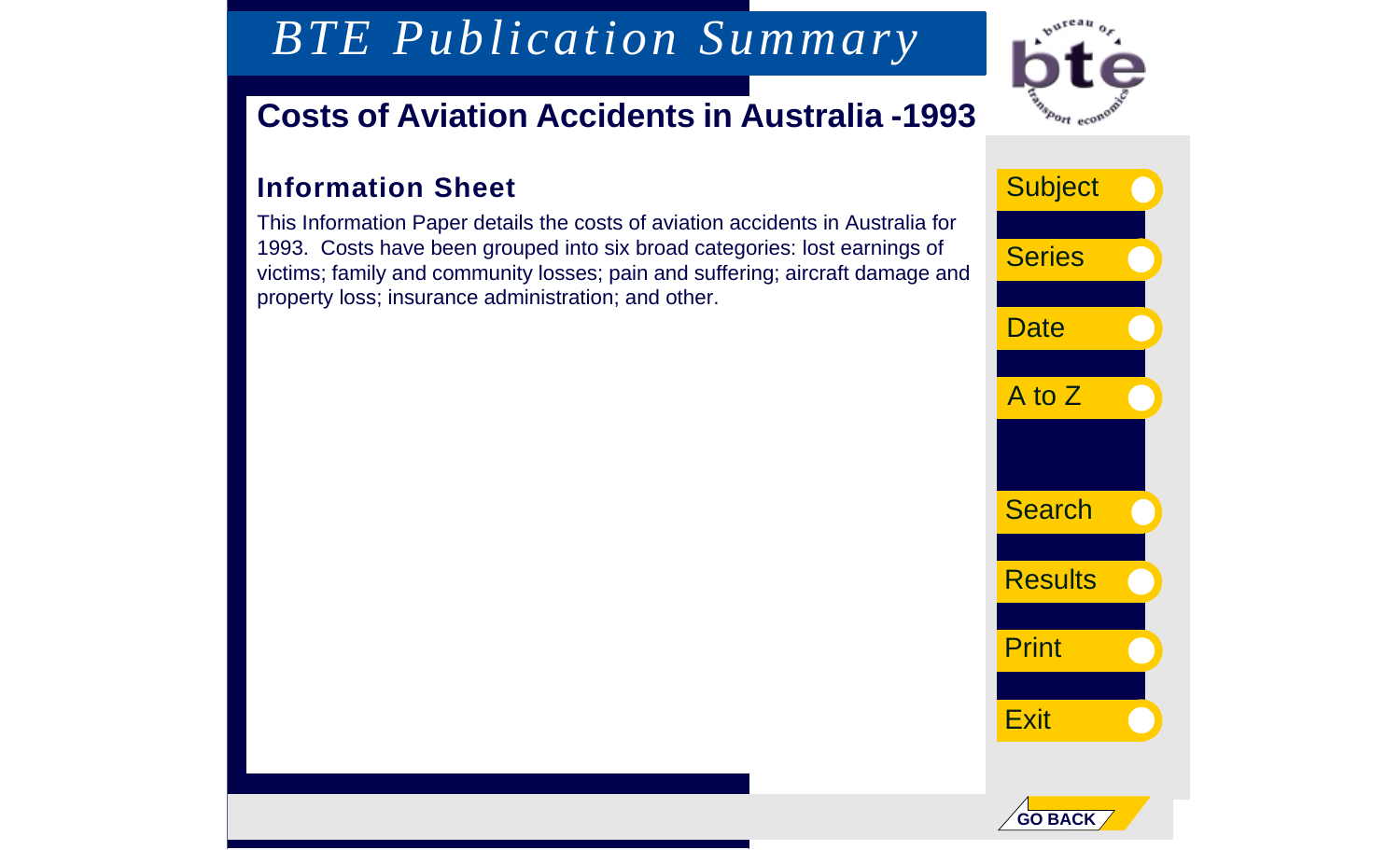

**BUREAU OF TRANSPORT AND COMMUNICATIONS ECONOMICS** *Information Sheet 5*

# **COSTS OF A VIATION ACCIDENTS IN**<br> **CONSTRALIA—1993 AUSTRALIA-1993** The BTCE is currently updating this information

**to 1996 data. For further information please contact:** 

> *Johnson Amoako Ph +61 2 62747127 btce@dot.gov.au*

- AVIATION ACCIDENTS COST AUSTRALIA \$76 MILLION IN 1993
- THE COST TO THE COMMUNITY OF AVIATION ACCIDENTS IN 1993 WAS ABOUT 5 PER CENT LOWER IN REAL TERMS THAN IN 1988 MAINLY BECAUSE OF FEWER FATALITIES
- AVIATION ACCIDENTS ACCOUNT FOR JUST OVER 1 PER CENT OF TRANSPORT RELATED ACCIDENT COSTS IN AUSTRALIA

BTCE (1992), Report 79, *Social Cost of Transport Accidents in Australia*, estimates the total costs of aviation accidents in 1988 as \$64 million (in 1988 dollars). To compare costs in 1988 and 1993, they have been expressed in common 1993 dollars (see table).

| Year | <b>Persons</b> |                     |                   |                | Social cost |          |
|------|----------------|---------------------|-------------------|----------------|-------------|----------|
|      | Fatalities     | Serious<br>injuries | Minor<br>injuries | Not<br>injured | Nominal \$m | 1993 \$m |
| 1988 | 70             | $44^{1}$            | 55                | 461            | 64          | 80       |
| 1993 | 67             | 57                  | 64                | 438            | 76          | 76       |

Source BTCE and Bureau of Air Safety Investigation



#### **COSTS BY INJUR Y SEVERITY**

A viation accident costs are estimated<br>according to four classifications: fatal, viation accident costs are estimated serious, minor and nil injury (property damage only). An accident is defined as an occurrence associated with the operation of an aircraft in which a person is fatally or seriously injured and/or the aircraft sustains serious damage or structural failure.